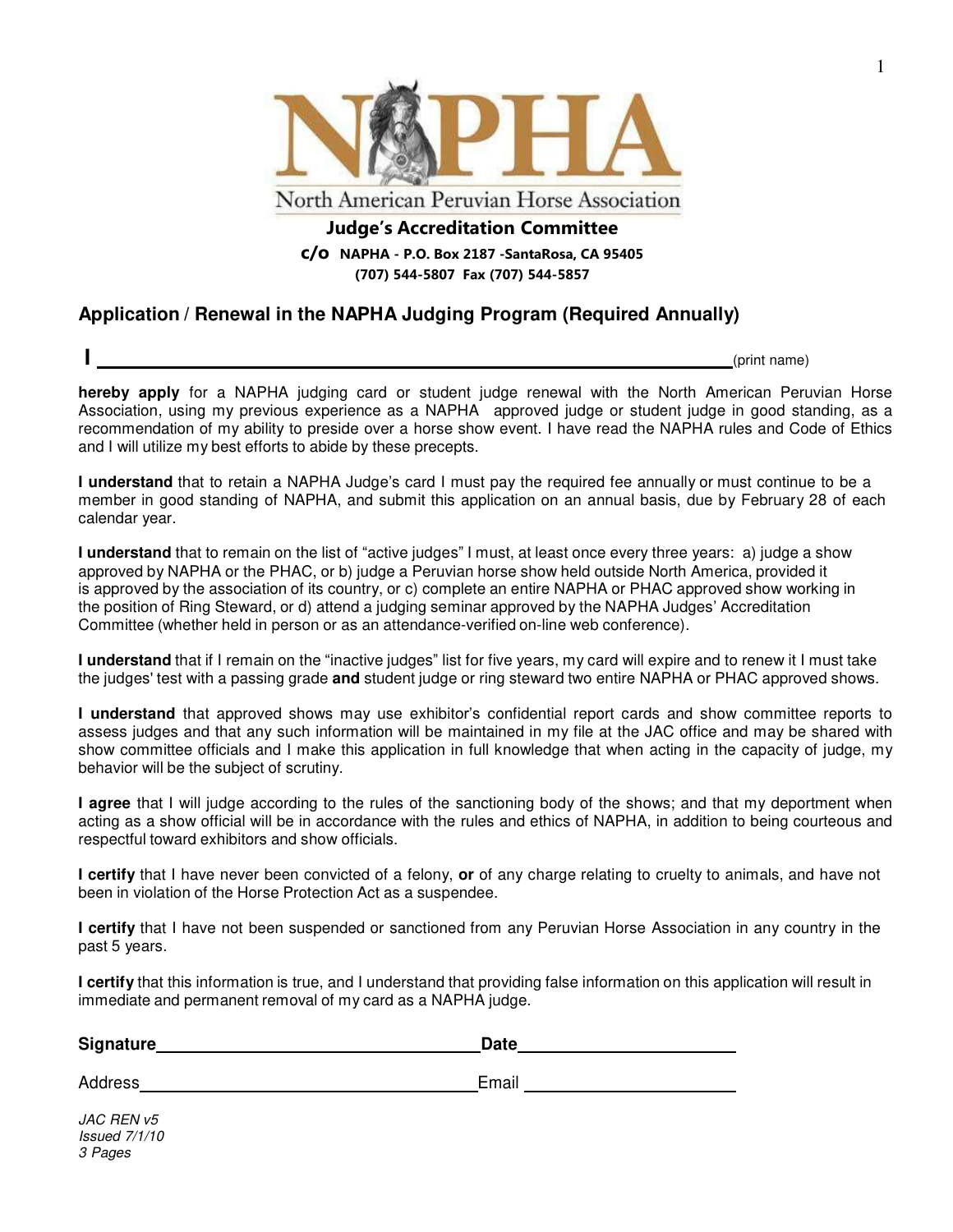

## **Application / Renewal in the NAPHA Judging Program**

| Name           |       |            |     |  |
|----------------|-------|------------|-----|--|
| <b>Address</b> |       |            |     |  |
| City           |       | State      | Zip |  |
| Phone          | email | <b>Fax</b> |     |  |

### **1. Equine judging cards / licenses (current or previous, include steward cards)**

| <b>Type of</b><br>Card | <b>Full Name of Organization</b> | <b>Breed or Breeds (or Discipline</b><br>Represented) | Year |
|------------------------|----------------------------------|-------------------------------------------------------|------|
|                        |                                  |                                                       |      |
|                        |                                  |                                                       |      |
|                        |                                  |                                                       |      |
|                        |                                  |                                                       |      |

## **2. List shows recently judged**

| <b>Show</b> | <b>State</b> | Year |
|-------------|--------------|------|
|             |              |      |
|             |              |      |
|             |              |      |
|             |              |      |
|             |              |      |

### **3. List NAPHA Student Judging or Training a Student Judge**

| <b>Show</b> | <b>Licensed Judge or</b><br><b>Name of Student</b> | <b>Date</b> |
|-------------|----------------------------------------------------|-------------|
|             |                                                    |             |
|             |                                                    |             |
|             |                                                    |             |
|             |                                                    |             |

#### **4. List Judge's schools or clinics recently attended**

| <b>Breed/Discipline</b>                 | Organization | Year |
|-----------------------------------------|--------------|------|
|                                         |              |      |
|                                         |              |      |
| $\overline{A}$ IAC REN $\overline{v}$ 5 |              |      |